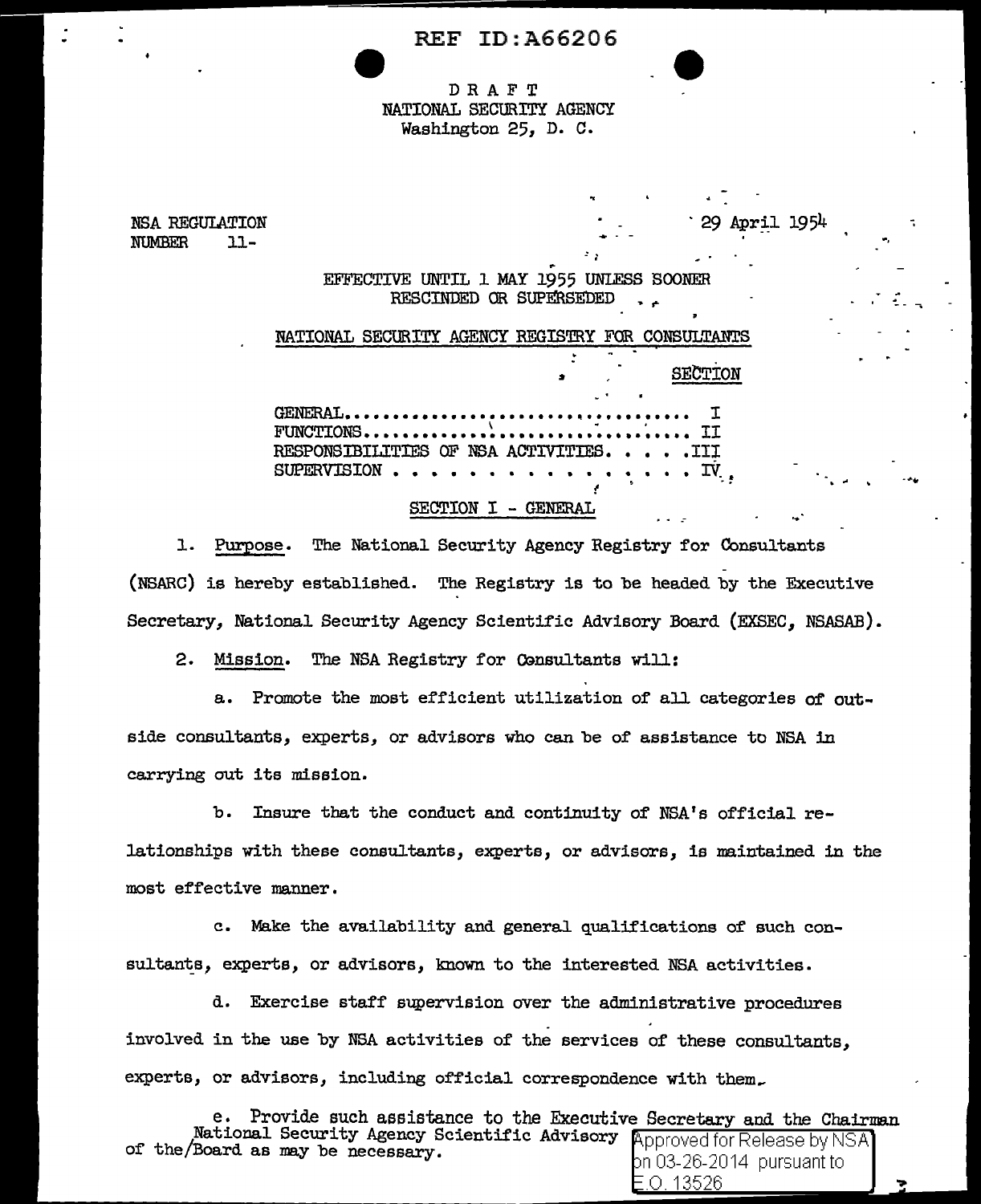: NSA REGULATION NUMBER - 11-

## REF ID:A66206

 $\mathcal{L}^{\mathcal{P}}$ ·,-

. . , .. -·, • .· h

 $\mathcal{F}_\mathbf{r} = \mathcal{F}_\mathbf{r} = \mathcal{F}_\mathbf{r} = \mathcal{F}_\mathbf{r} = \mathcal{F}_\mathbf{r}$ 

.<br>.<br>.

## SECTION II - FUNCTIONS

1. In order to perform its mission, the :Registry ... will:<br>a. Have cognizance of the initial official contacts between NSA and prospective consultants, experts, or advisors.

b. Perform the necessary administrative functions involved in obtaining their services, including:

- (1) Correspondence.
- (2) Request for or verification of appropriate security clearances.
- (3) Requests for travel orders and transportation requests.
- $(4)$ Requests for personnel actions.
- (5) Certification and submission of travel vouchers.
- (6) Maintenance and submission of time cards.  $\lambda$
- (7) Submission of budget and fiscal estinates.
- (8) Maintenance of necessary records and files.
- (9) Necessary liaison with NSA activities.

c. Be kept informed on a current basis of any unofficial or personal contacts made between NSA personnel and any consultant, expert, or advisor on NSA matters.

d. Maintain and publish an up-to-date list containing the names and professional fields of all consultants, experts, or advisors available to the NSA activities.

e. The provisions of subparagraphs a,b,c, and d above do not apply to contractual arrangements with firms.

f. The provisions of subparagraph b above do· not apply to contractual arrangements with individuals, but a,c, and d do apply.

- 2-

 $\mathbf{v}_i = \mathbf{v}_i + \mathbf{v}_i$ 

 $\frac{1}{2}$ •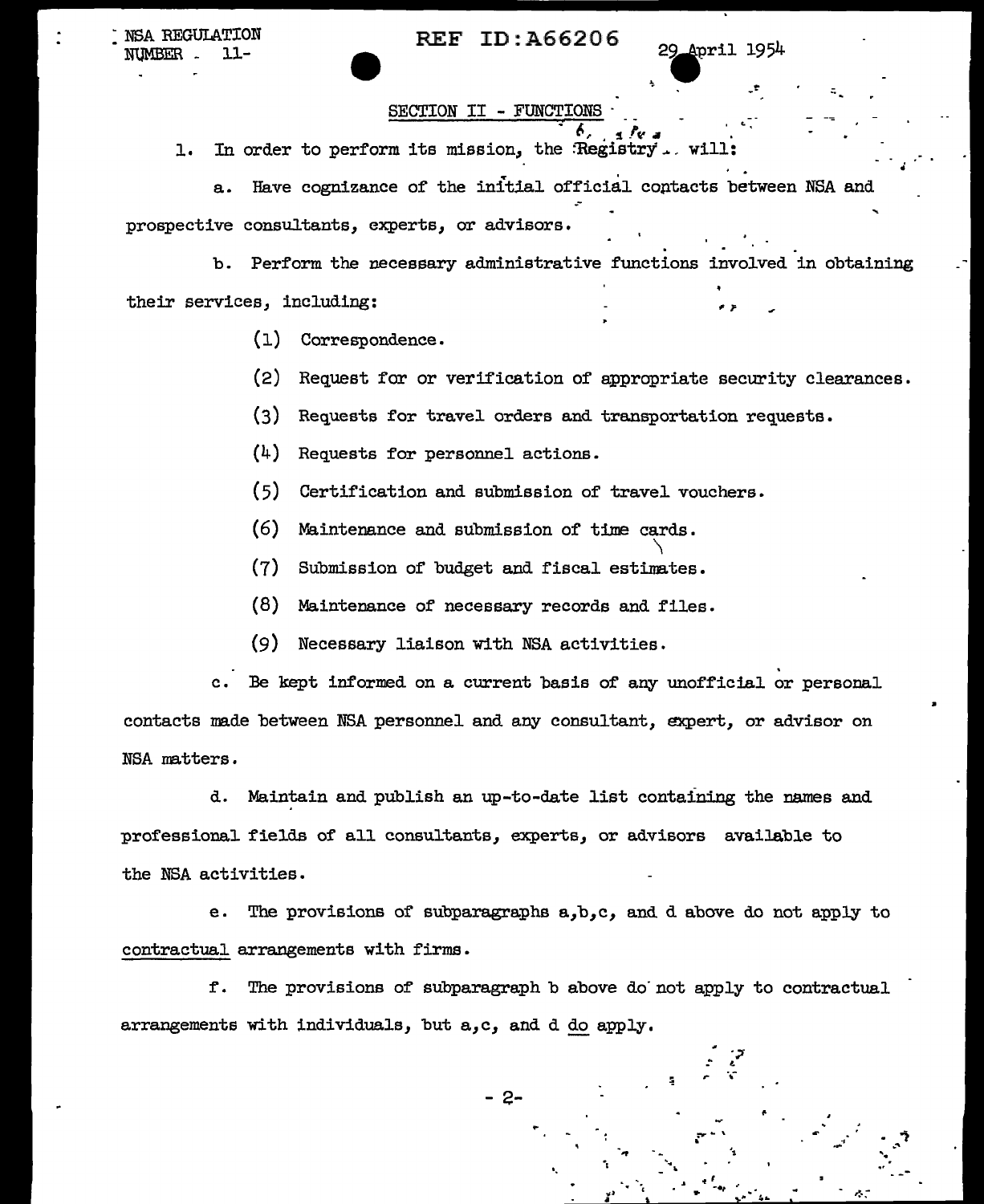## REF ID: A66206

NSA REGULATION NÚMBER 11-

## April 1954

#### SECTION III - RESPONSIBILITIES OF NSA ACTIVITIES

1. NSA Offices and Staff Divisions requiring the services of an outside consultant, expert, or advisor will:

a. Submit a request therefor in writing by  $D/F$  to the Executive Secretary, NSASAB, at least 30 days prior to the date the service is desired, except in cases of emergency. These  $D/F'$ s will be signed by the Chief of the Office or Staff Division concerned and will contain the following information:

- $(1)$ Name of the NSA activity requesting the service.
- $(2)$ Name( $s$ ) of the individual( $s$ ) requested.
- $(3)$ Date( $s$ ) the services will be required.
- $(4)$ Approximate number of days the services will be required.
- $(5)$ Whether or not the individual(s) concerned is  $(\text{are})$ personally known to personnel of the requesting activity.
- $(6)$ Whether or not the individual(s) concerned has (have) been contacted unofficially and personally concerning the proposed visit by any member of the using NSA activity. If any such contact has been made, a written brief of the pertinent correspondence or conversations will be included in the request for services.
- $(7)$ Approval of the Chief of the NSA Office or Staff Division concerned.

b. Notify the Executive Secretary, NSASAB, when the service of the consultant, expert, or advisor on any visit to NSA is completed; state the nature of the problem for which the service was employed; summarize briefly the extent to which the individual was able to assist in the solution of this problem and how applicable to this type of problem the individual's specific qualifications appeared to be.

3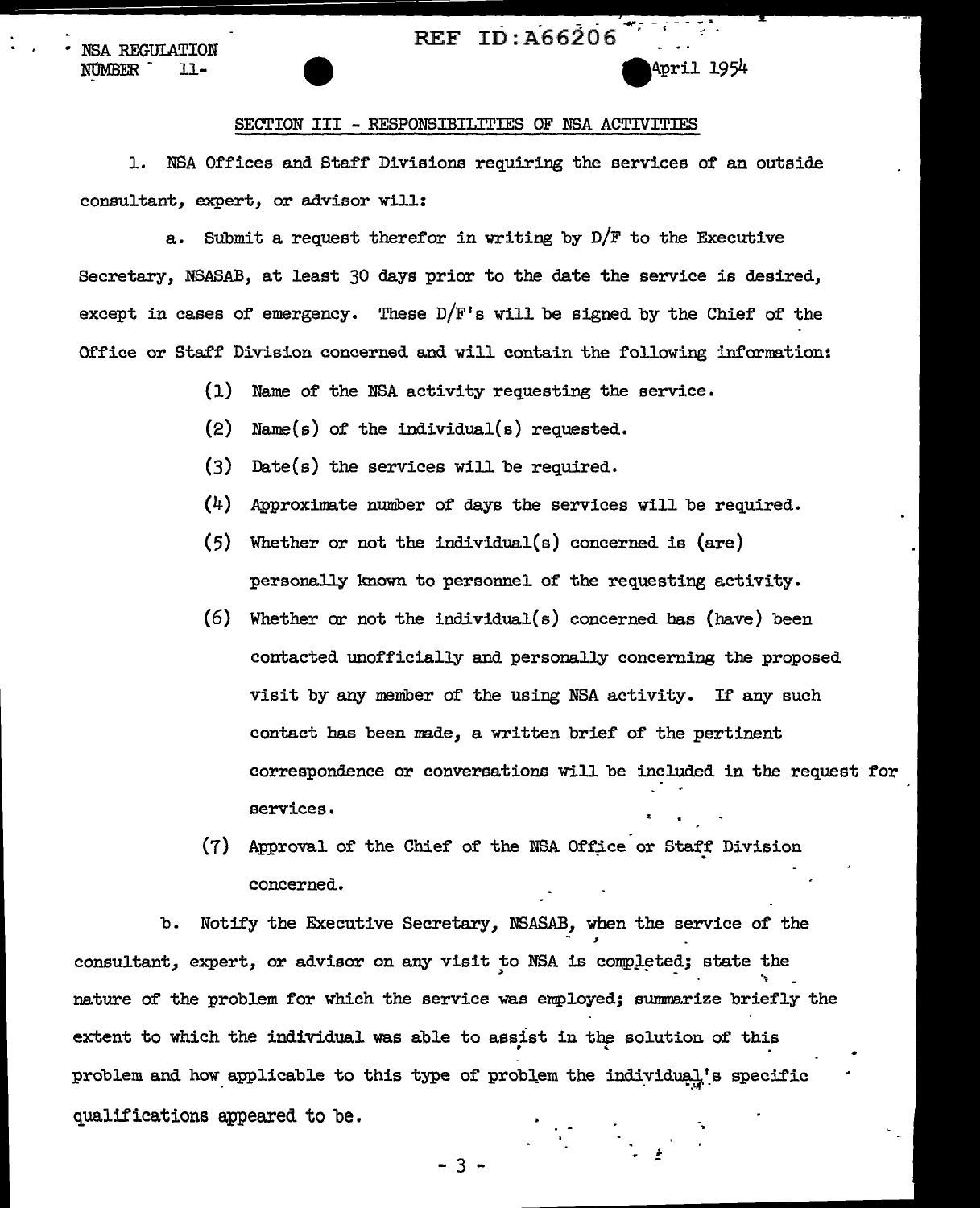# REF ID:A66206<br>20 April 1954

2. If any NSA activity needs the services of a specific consultant, expert, or advisor who is not listed as being avail.able, the Chief of the Office or Staff Division concerned will submit to the Executive Secretary, NSASAB, all available information on that individual with a request that he be contacted for consultant service.

3. If any NSA activity needs the services of some consultant, expert, or advisor on some problem but does not know a specific individual qualified in that particular field, the Chief of the Office or Staff Division concerned will submit a request for a consultant, indicating the nature of the problem and the field of professional specialization applicable to his needs.

4. The cost of the travel and services of any consultant, expert or . advisor utilized within the provisions of this regulation will be borne by the requesting activity. The cost incident to the utilization of the services of those listed as members of Panels of the NSA Scientific Advisory Board will be borne by the requesting activity when used on an individual consultant basis, and by the Registry when used as Panels or Sub-panels of the Scientific Advisory Board.

#### SECTION IV - SUPERVISION

Supervision for the implementation of the policy established herein is the responsibility of the Executive Secretary, National Security Agency Scientific Advisory Board.

BY COMMAND OF LIEUIENANT GENERAL CANINE:

L. H. FROST Captain, US Navy Chief of Staff

 $t_{\rm j}$   $\cdot$  $\blacksquare$ 

 $\cdot$  .

.. ....

.~ .

 $\cdot$  .

*i* 

 $-4$  - ;

OFFICIAL:

NSA REGULATION

NUMBER.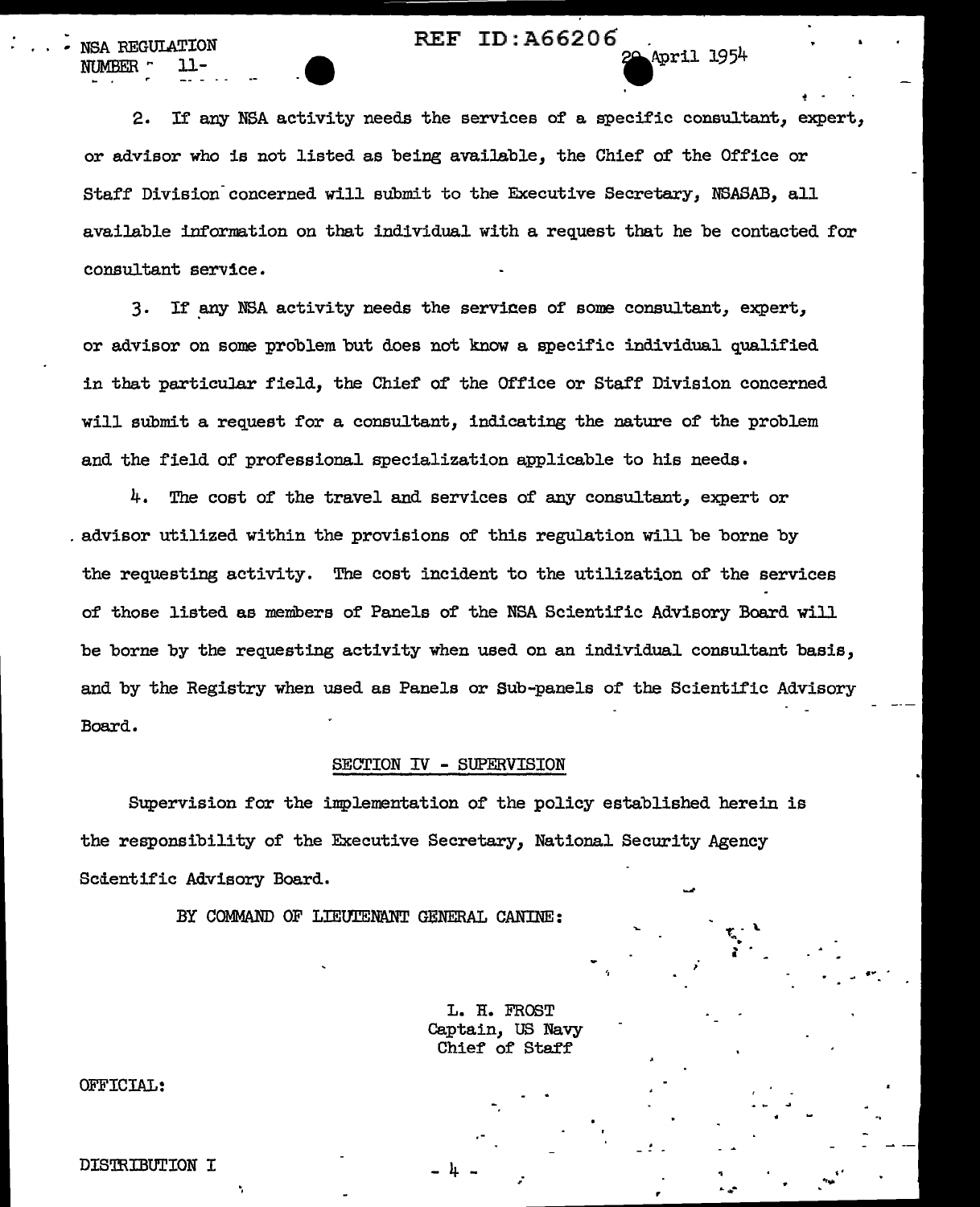Copy of Paragraph 7, CPH A2 - Appointments

\* \* \* \* \*

## 7. Appointment of Consultants and Experts

7.1. Policy.

a. Appointments to positions of consultants and experts may be made within applicable statutory authority, rules, and regulations, when the work to be accomplished is highly specialized, and normally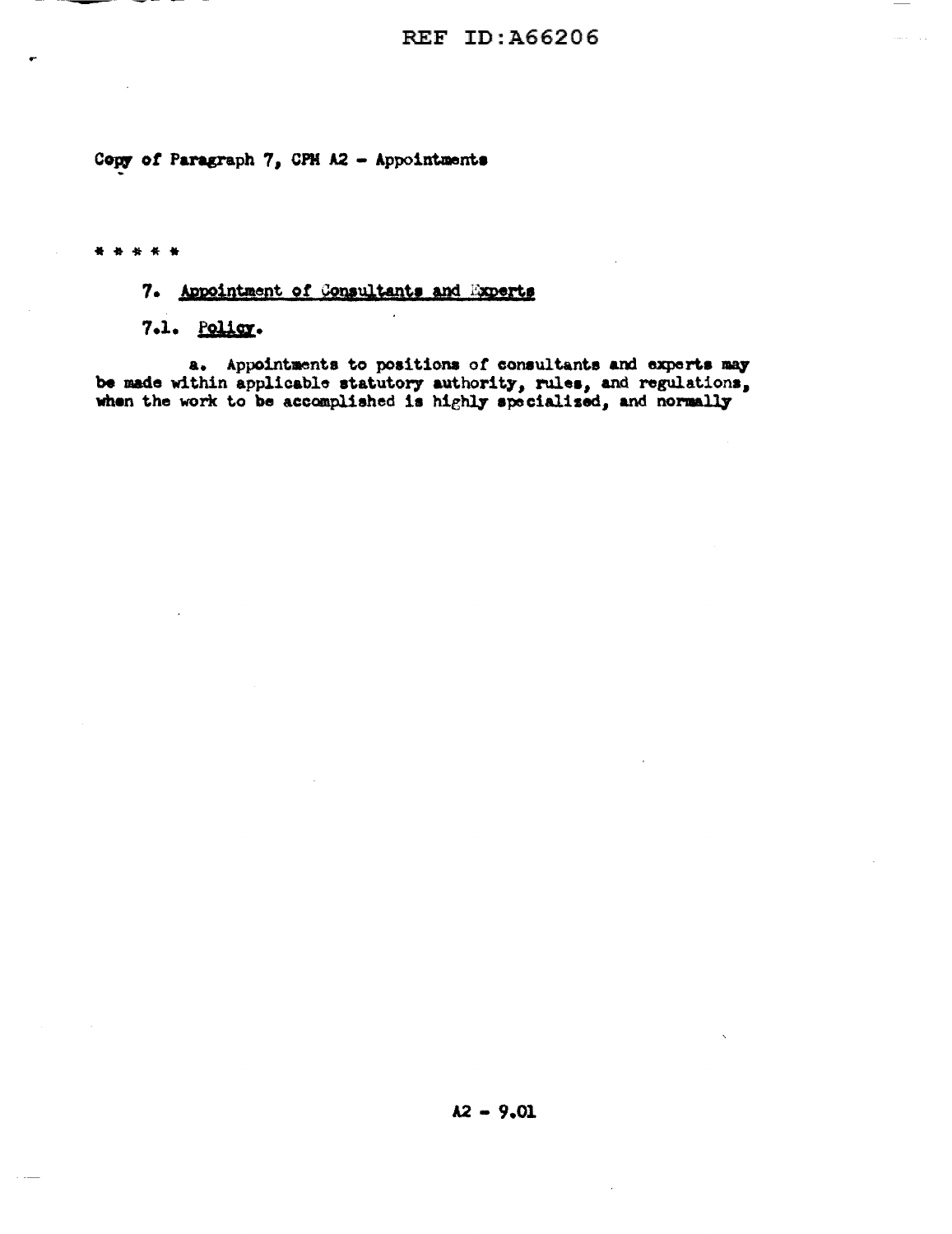could not be performed by employees in classified positions. It is the policy of NSA and ASA to use this authority as sparingly as possible.

b: The requirements of the particular position must be such that it can be filled only by a consultant or expert, and the proposed appointee must be especiaJJ.y qualified by education and experience to perform the special service involved.

c. Individuals will not be appointed as consultants or experts as a means of placing them on the payroll while action is pending on their appointment to a regular Schedule B excepted position.

7.2. Definitions. For purposes of hiring within the Agencies, the following definitions will be applicable:

a. Consultant. A person who is appointed to a position which involves only the furnishing of advice and counsel, as required in accomplishment of certain highly specialized functions. A consultant may perform duties such as conferring periodically with operating officials and recommending solutions for highly technical problems; serving as a technical advisor in operating activities; assisting operating officials in devising new techniques of operations; and acting in a consultative capacity as a specialist in a highly technical field of knowledge.

b. Expert. A person who performs regular services of a highly technical or administrative nature essential to the accomplishment of certain specialized functions. Examples of such duties would be the solving of highly technical operating problems and the direction of their implementation, conducting activities which are an integral part of highly specialized operating problems, and making operational decisions as specialists in highly specialized fields.

7.3. Appointment of Consultants and Experts.

a. Normally, a consultant or expert will be compensated for his services on a per diem basis. However, a consultant may be appointed to serve without compensation (WOC) under the following conditions:

- (1) The appointment is necessary to accomplish a specific mission.
- (2) The appointee possesses outstanding experience or ability not obtainable on a full-time salaried basis.
- (3) The duties of the appointee will be consultative or advisory only.

Appointment of consultants (WOC) may be effected only after prior approval. of the Secretary of the Army. Each consultant appointed without compensation will be required to sign a waiver of compensation.

b. Duration of Appointment. Appointments will be limited to the period during which the need for such services can be anticipated, and will

 $A2 - 10$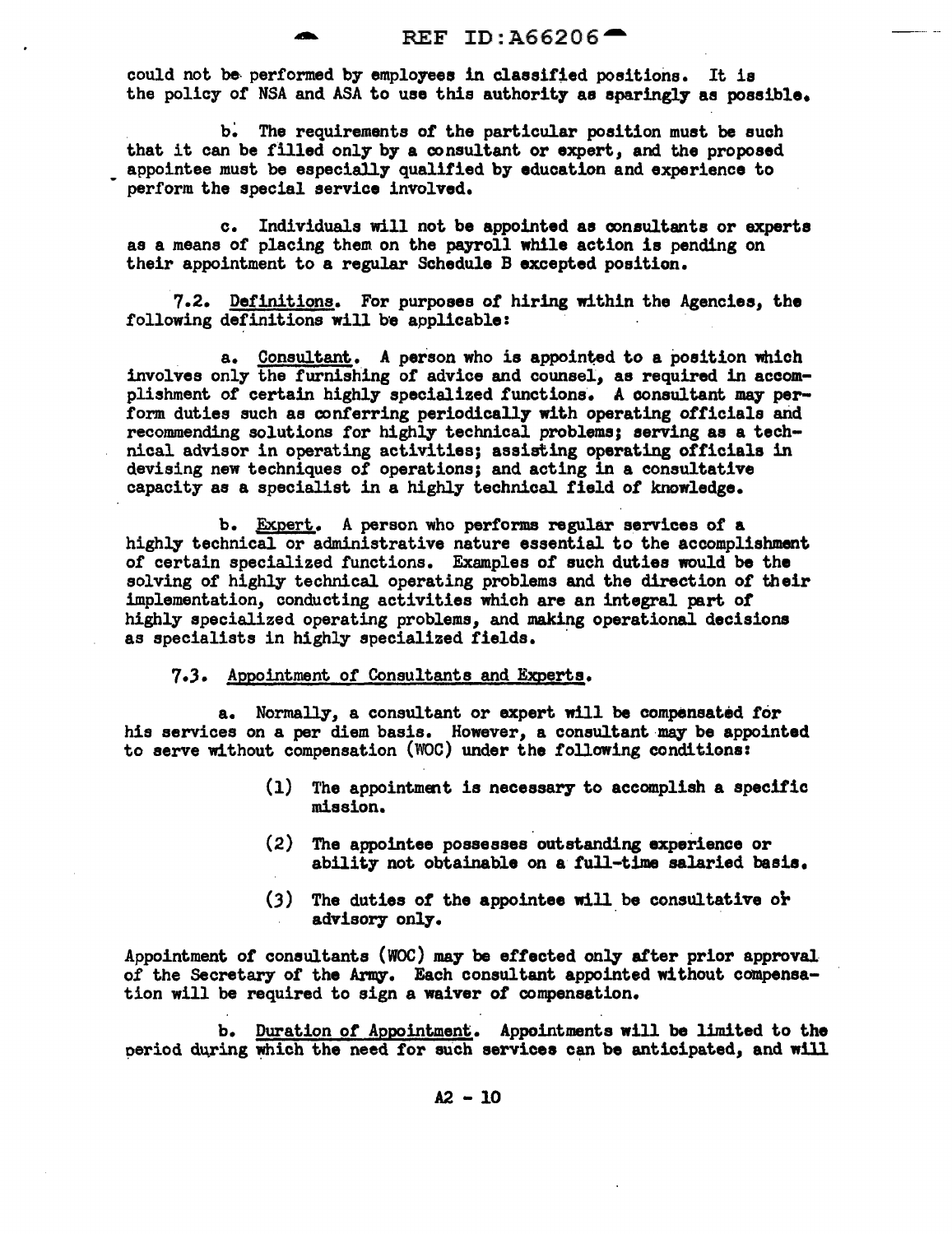## REF ID:  $A66206$ <sup>-</sup>

not extend beyond the end of the fiscal year In which the appointment is made. Consultants and experts may serve for a period not to exceed 90 working days within any fiscal year (under either the original appointment, or any extension thereof). Extensions of periods of service beyond 90 working days in any fiscal year will require the prior approval of the Secretary of the Army. Extensions, if granted, will also be limited to 90 working days and will be requested in the same manner as original appointments. A request for an extension should be submitted to the Chief, Civilian Personnel Branch, prior to the expiration of an original appointment, if continuity of appointment status is desired.

c. Tours of Duty. Consultants and experts may be employed on a full-time, part-time or "when actually employed" (WAE) basis, depend• ing upon the requirements of the work to be performed.

- $(1)$  Intermittent (WAE) Employees. In situations where a regular tour of duty cannot be established, the employee is considered to be an intermittent (WAE) employee. Should any part. of such aervioe be scheduled in advance and performed on a regular repetitive basis during each administrative workweek, the employee will become either a full-time or a part-time employee as defined below.
- (2) Full-time Employees. A regularly scheduled tour of duty will be established whenever it is possible to utilize the employee's service on a full-time basis, i. e., five 8-hour days in each administrative workweek.
- $(3)$  Part-time Employees. A part-time tour of duty will be established where service is required on at least one day of each administrative workweek, on a regularrepetitive basis, and may be scheduled-in-advance *tor*  a certain day and/or hour or that day.
- (4) Change Actions. Changes which atfeot the appointment status of a consultant or expert will require the issuance of a Notification *ot* Personnel Action (SF 50). Examples of such changes· are: *Any* change whioh afteota the duties to be performed, particularly, if the duties change from those of an advisory to an operating character; or any change in service, such as a change from WAE to full-time or part-time. When such a change is required, the operating official will prepare a Request for Personnel Action (SF 52) and forward it to the Civilian Personnel Branch, prior to the begiming *ot*  the next pay period.

d. Availability of Funds. All appointments will be made within authorized personnel ceilings and will be subject to determination of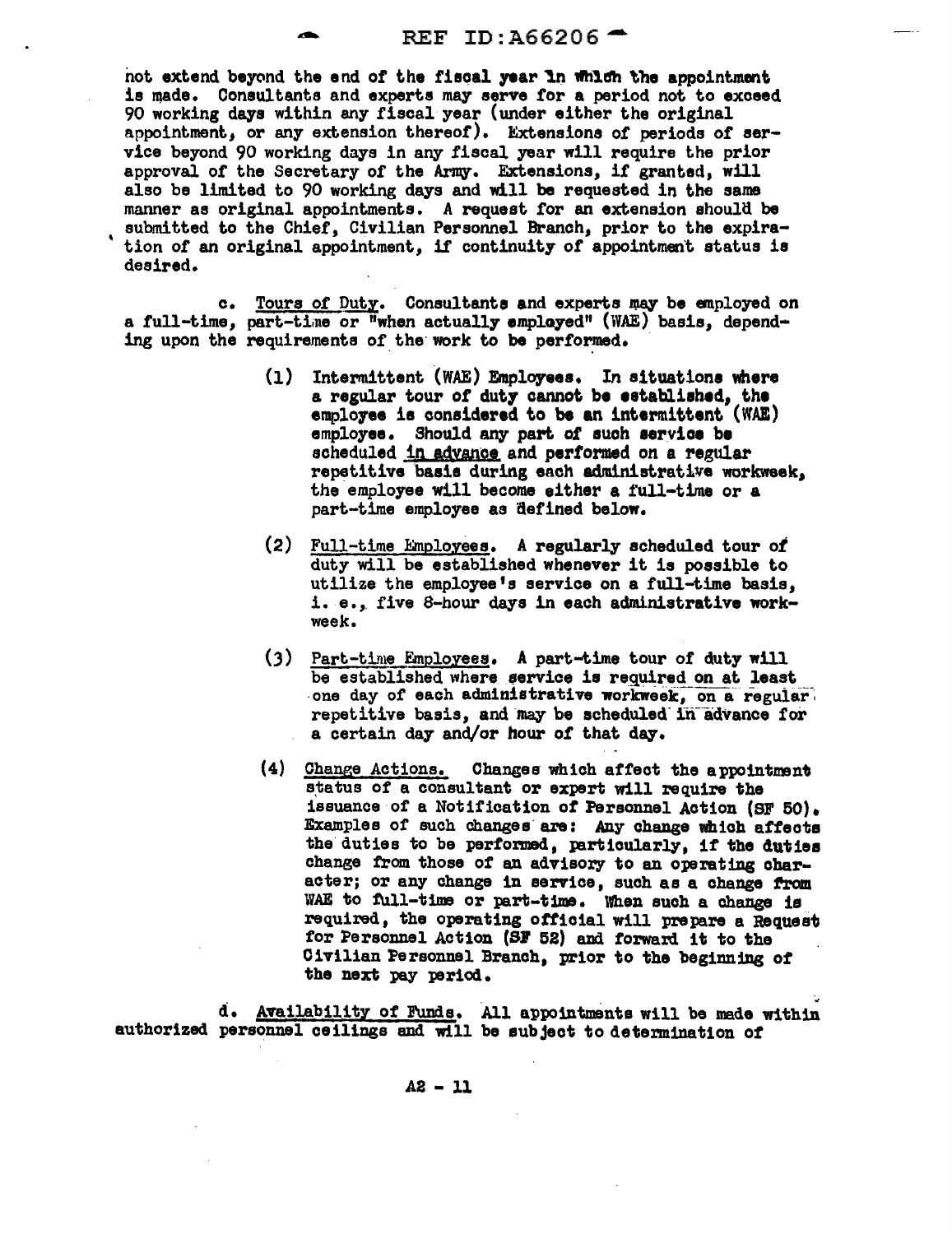availability of funds for the payment of salary, transportation, and per diem, in lieu of subsistence.

e. Effective Date of Appointment. No employee may report for duty, and no payment will be authorized for services, prior to the effective date of appointment. The Civilian Personnel Branch will set the effective date after all legal and regulatory requirements have been met, and all administrative approvals have been obtained. This date will be set to allow for travel time of the employee to his duty station.

. 7.4. ·Leave Benefits. Consultants and experts with regularly scheduled tours of duty will be entitled to sick and annual leave benefits, in accordance with the leave regulations. Those appointed for intermittent (WAE) service are excluded from benefits under the leave act.

## 7.5. Rate of Paz.

•

a. The maximum rate payable to consultants and experts for services performed is \$50.00 per day. However, the appropriate rate in each particular case will be determined on the basis of the duties and responsibilities of the position. No premium rates such as holiday pay, night differential, or overtime compensation will be authorized for consultants and experts.

b. Consultants (WAE). A day's service for a consultant (WAE) will consist of any consultative services rendered in a given *day,* regardless of whether the time spent is less or greater than 8 hours. Pay will be. computed by multiplying the number.of days on which services are performed by the daily rate of pay. Official travel, performed on any day during the normal hours of duty established at the Agency, including normal nonworkdays, will be compensable at the specified daily rate of pay.

c. Experts (WAE). A day's service for an expert will consist of 8 hours of service in any day on which work is required. Since experts are appointed to perform regular services, the daily rate of pay is considered to be compensation for a normal workday. Pay for less than 8 hours on a given day will be computed by nmltiplying the hourly rate (1/8 of the daily rate) by the number of hours worked. Official travel performed on any day during the normally scheduled hours of duty will be compensable, at the established hourly rate, for each hour, or fraction thereof, up to a maximum of 8 hours in one day.

d. Consultants and Experts (Full-time or Part-time). A consultant or expert who performs personal services within a regularly scheduled tour of duty will be compensated on a straight-time basis for hours of work performed; i. e., pay will be computed by multiplying the hourly rate of pay (1/8 of the daily rate) by the number of hours worked. No compensation will be paid for any hours in excess of 8 hours in any day, regardless of the number of hours worked. Official travel performed within the employee's regularly scheduled tour of duty will be considered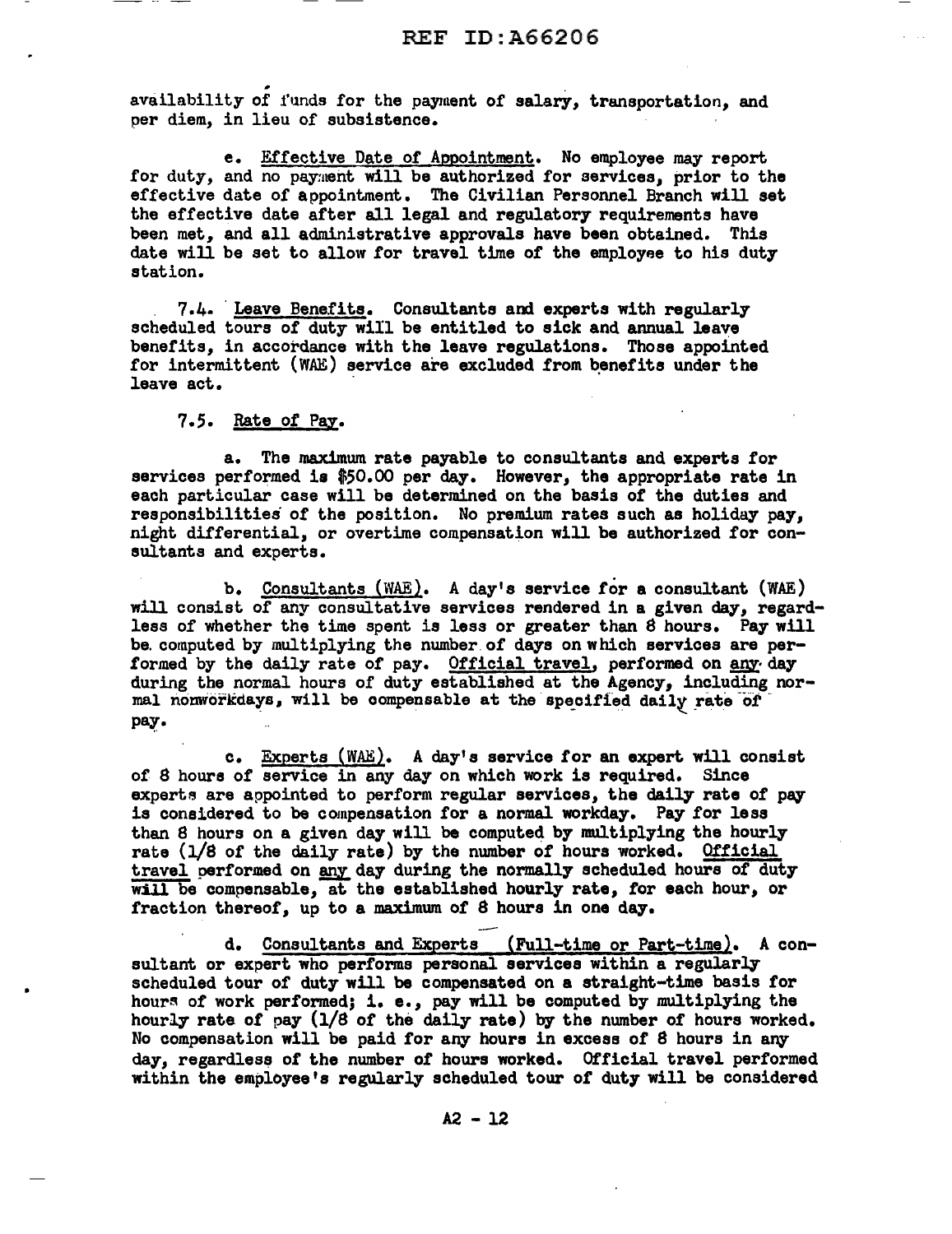to be service which is compensable on a straight-time basis, as prescribed above. (Travel from home to temporary duty station and return, is not considered to be compensable service and no salary will be paid for this period of travel.)

7.6. Transportation and Per Diem (in Lieu of Subsistence). In addition to payment for services rendered, a consultant or expert will be allowed transportation and per diem, in lieu *of* subsistence, while away from his home or regular place of business.

## . 7.7. Procedure for Requesting Services of Consultants and Experts.

a. Requests for appointments of consultants. and experts will be initiated by the operating official on Request for Personnel Action (SF 52). Each request will include the following information under "Remarks": ·

- (1) Effective date of appointment, and period of service required (estimated number of working days in the fiscal year).
- (2) Mission to be accomplished (brief unclassified summary of work project; and specific duties to be performed by the appointee).
- $(3)$  Recommended salary (cannot exceed \$50.00 per day).
- (4) Established tour of duty (if applicable).
- (5) Statement that a request for temporary duty travel orders will be submitted (if applicable) after  $\cdot$ agreement with the Civilian Personnel Branch on the date of appointment.

b. The requesting operating official will forward SF 52, through channels to the Chief, Civilian Personnel Branch. When received,, the Chief, Civilian Personnel Branch, in coordination with the requesting official, will establish the appropriate rate of pay, if the serv'ices are compensable, and will:

- (1) In ASA, forward a memorandum to the Comptroller, ASA, requesting determination of the availability *ot*  funds, prior to appointment action. This step is not required in NSA.
	- (2) Select the best qualified candidate for the position.
	- (3) Obtain all required approvals and clearances.
	- $(4)$  Notify the appointee and the requesting operating official of the effective date *ot* appointment.

 $A2 - 13$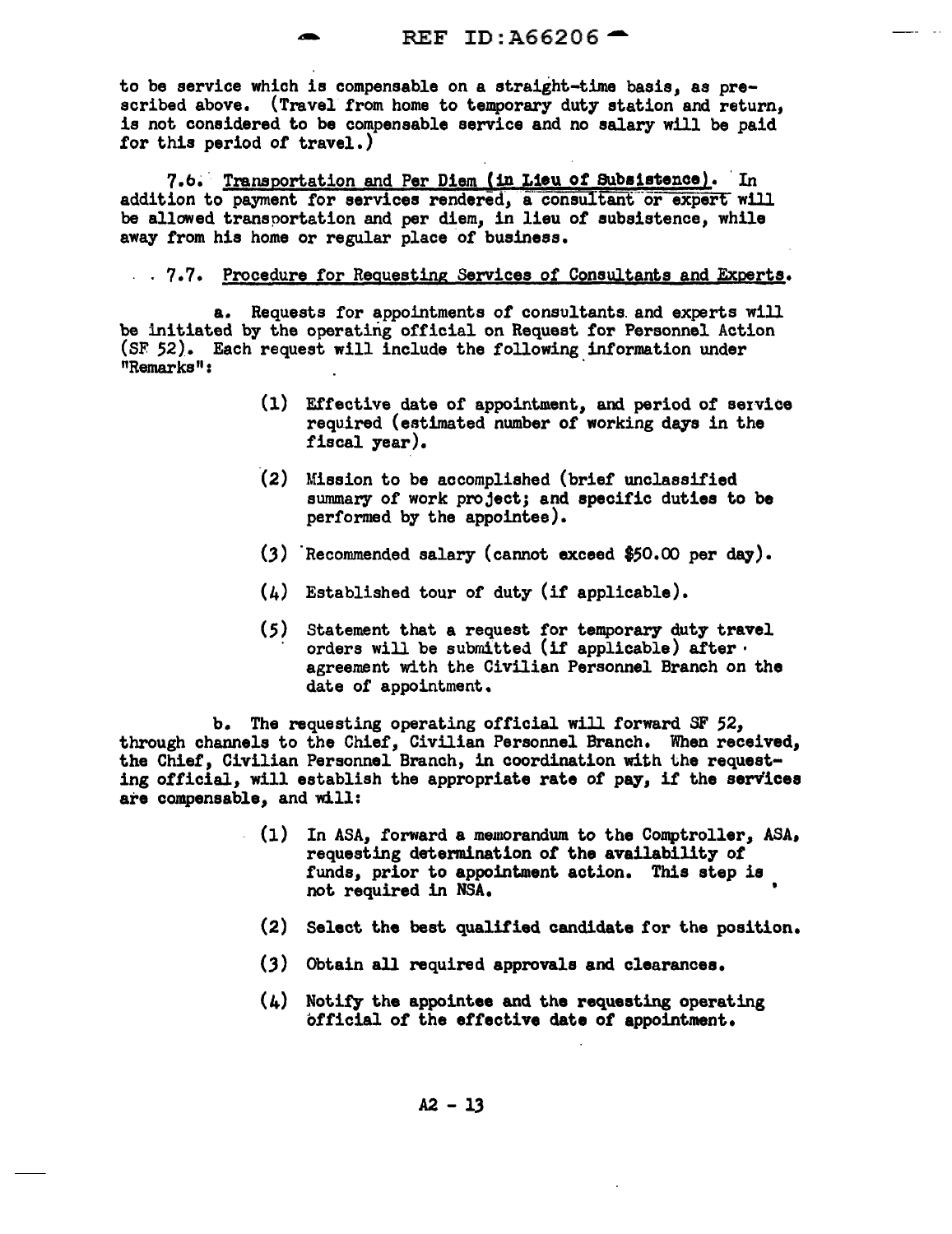## **REF ID: A66206**

Requests for travel ders for the appointse will be evared in the requesting organizational unit and forwarded through regular channels. if travel to temporary duty station is required.

7.8. Termination of Appointment. When there is no further need for the services of a consultant or expert, the responsible operating official will prepare an SF 52 requesting termination of such services and will forward it to the Civilian Personnel Branch. Appointments of consultants or exterts may be terminated at any time; however, all such appointments automatically expire at the end of each fiscal vear. The Notification of Personnel Action (SF 50), will be prepared by the Civilian Fersonnel Branch only when the termination is effected urior to the close of the fiscal year.

8. Employment of the Physically Handicapped.

8.1. Policy. Physically handicapped persons will be given full consideration for appointment, promotion, and reassignment to positions in NSA and ASA under the following policy, which is consistent with the recommendations of the President's committee on the employment of the physically handicapped:

a. Physical standards will be fair, reasonable, and adopted to the realistic requirements of the jobs.

b. Physical abilities of handicapped persons being considered for examination, appointment, or reassignment will be appraised in relation to the essential physical requirements of jobs.

c. An opportunity will be provided for a fair appraisal of pertinent qualifications of physically handicapped applicants and employees.

8.2. Physical Standards and Positions. Physically handicapped persons may be considered for employment in the positions listed in subparagraph d, below, provided they meet the criteria established for the positions, as set forth in subparagraphs a, b, and c: .

a. A person with one or a combination of the following impairments may be considered for any of the positions listed below if he is found suitable for the position on the basis of his total qualifications: Disabilities - Amoutation (1 leg. if satisfactory prosthesis is used); cardiovascular conditions (mild to moderate): muscular skeletal malfunctions (not to exceed amputation above); glandular disorders; gastrointestinal disorders (if no neuro-psychiatric involvement); respiratory malfunctions (other than pulmonary tuberculosis or bronchiectasis); neurological and psychiatric (other than spastics, encephalopathy, definite neurosis or psychosis and/or serious personality defects); partial deafness (with hearing aid).

b. A person who has lost either a leg or an arm may be considered for the positions indicated by the symbol  $(*)$  provided he meets all other conditions outlined in subparagraph a.

c. A deaf mute may also be considered for the six positions indicated by the symbol  $(X)$ , provided he meets all other conditions outlined in subparagraph b, above.

 $A2 - 14$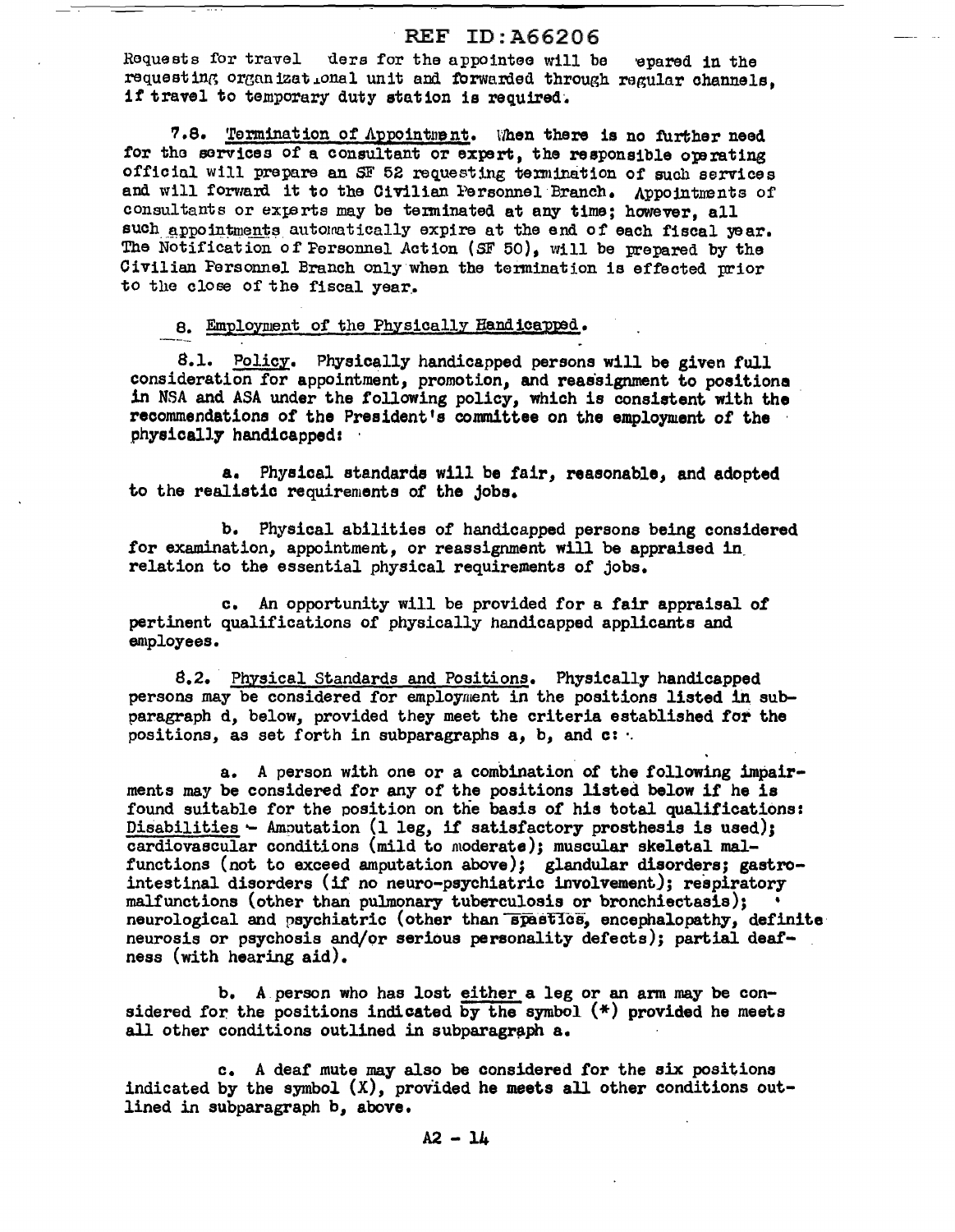## SECTION III - DEFINITIONS

1. Consultant. A consultant is one who serves in an advisory capacity to an officer or instrumentality of the Government, as distinguished from one who **serves** as an officer or employee in the performance *ot* duties and responsibilities or the agency. He expresses his views or gives his opinions regarding problems on questions presented to him by the agency, but he does not perform, or supervise the perfonnance of, operating functions. Ordinarily, he will be an expert in the particular field in which he advises. However, he need not be a specialist; his "expertness" may consist in his possession of broad administrative, professional or technical experience of a high order which indicates that his ability and knowledge will render his advice of distinctive value to the employing agency.

2. Consultant position. A consultant position is a position involving the performance of purely advisory or consultant services, as defined in paragraph 1 above, not including the performance of any operating functions.

3. Expert. An expert is a person of excellent qualifications and a high degree or attainment in a professional, scientific, technical, or other field. His knowledge and mastery of the principles, practices, problems, methodology, and techniques of his field of activity, or of an area of specialization within the field, are clearly superior to that usually possessed by persons of ordinary competence in the activity His attainment is such that he will usually be regarded as an authority 0£ as a practitioner *ot* unusyl competence and skill by other persons engaged in the profession. occupation or activity.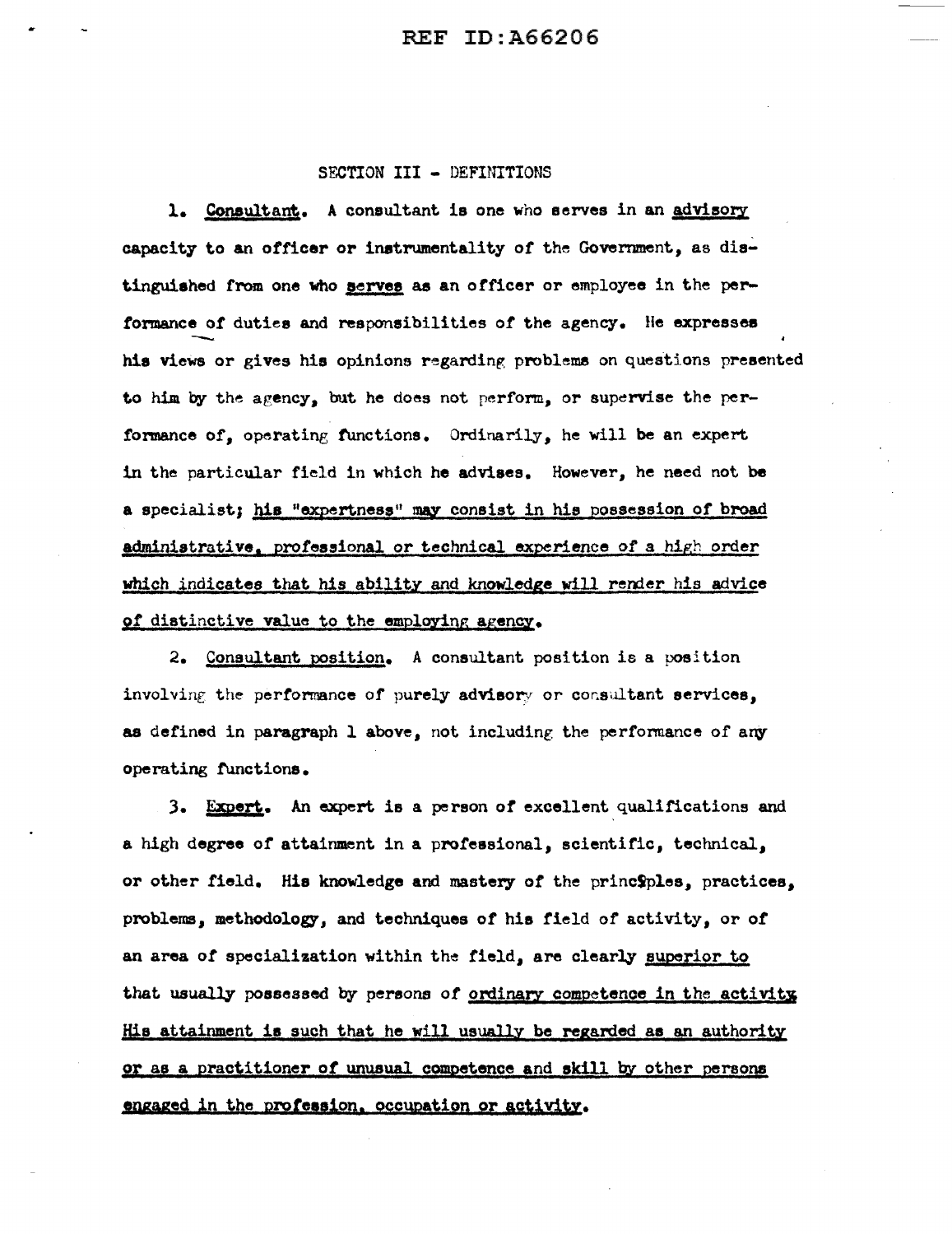4. Expert Position. An expert position is a position involving duties which require for satisfactory performance the services of an expert in the particular field, as defined in paragraph 3 above, and which could not be satisfactorily performed by someone who is not an expert in the particular field.

5. Temporary Employment. Temporary employment of an expert or consultant is employment (a) for a period of one year or less which • is (b) limited to work on programs, projects, problems, or phases thereof, requiring temporary services for which a need will not extend beyond one year.

6. Intermittent Emploxment• Intennittent employment *ot* an expert or consultant is employment which (a) occurs occasionally or irregularly and (b) is limited to work on programs, projects, problems, or phases thereof, requiring intermittent services. The Commission holds that employment which aggregates, in the course *of* the first year or service or in any succeeding year *ot* service, more than one-half of full-time employment, i.e., more than 130 working days, ceases to be intermittent employment and becomes auttunatically converted to temporary employment which may not be continued beyond the close of the year of service in which the limit was exceeded.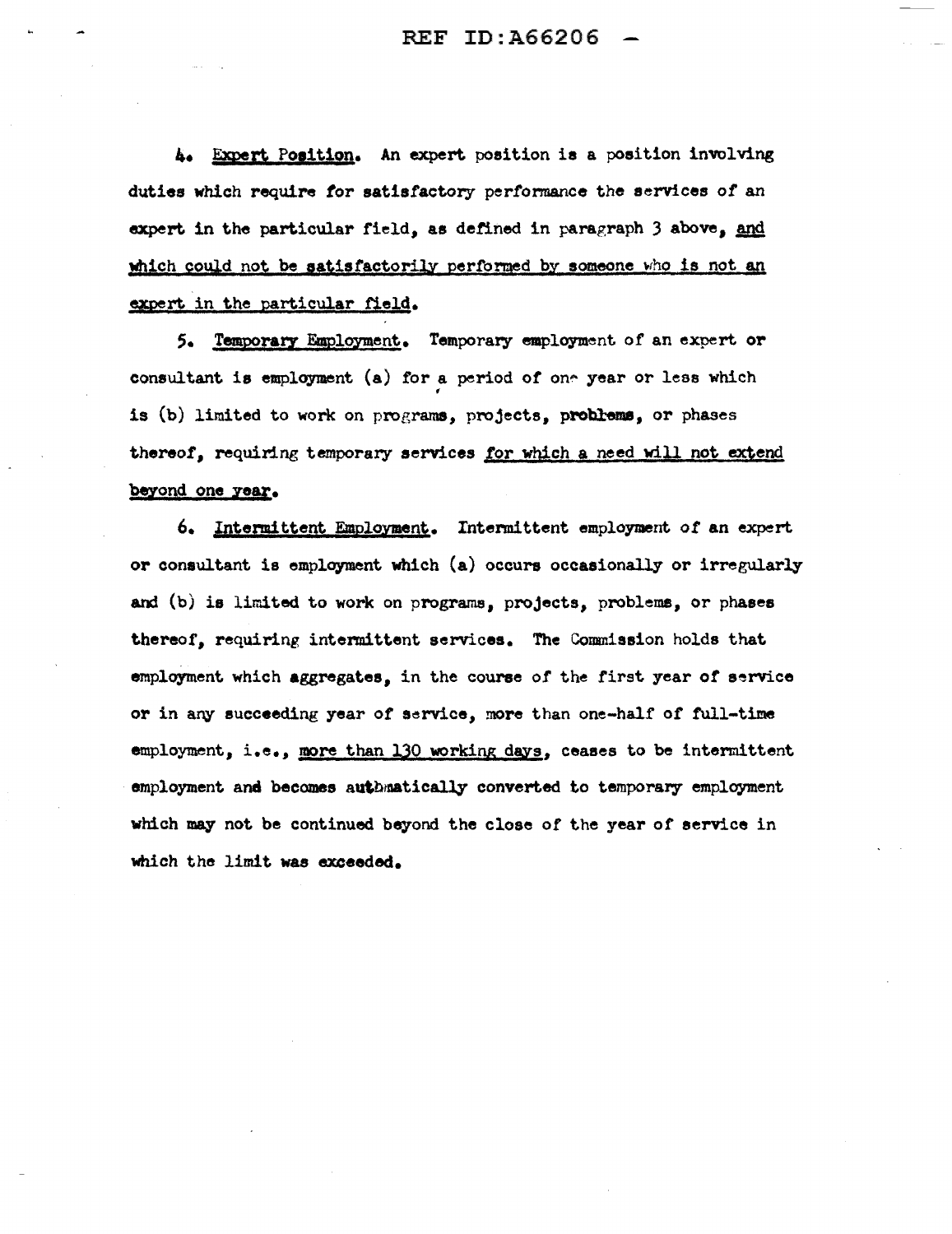procurement.

#### 7. Types of

- Services of consultants and experts may be obtained "by contr ct" А. as authorized by Section 15. Act of 2 Agusut 1946. The SF 50 (Notification of Personsel Action) by which consultants and expe ts are by the Personnel Division appointed/inder Section 7 of NSA CPM Chapter A2 is a "contract" of employemnt as well as an appointment document.
- b. Services of consultants and experts may be obtained by "contract for personal settines" negotiated through SIGPO under the Armed Services Procurment Regulations and Army Procurement Procedure.
- The services of corporations, firms may be obtained through SIGPO. For example, services of educational institustions (such as universities, colleges, business schools, and public and private weational schools), laboratories, or industrial erganizations for the training and instruction of civilian employees.

Invitational travel orders may be is ued to persons not having an employment status with the Federal Government whose consultative, advicery. or other highly specialized technical services are respective to a capacity that is directly related to or in connection with activities of the Agency. (Invitation to trave. A Government expense in no instance will be issued to an individual for the purpose of defraying the costs of travel to a designated place for the purpose of entering on duty as a Covernment employee or for an interview to determine qualifications for appointment."

Categories of consult nts and experts. Consultants and experts may 8. be employed under different conditions, For example, in a part-time, full-ti e, aff intermit tent or "when act ally employed"  $\oint$  (28), xxxmmanxx or "without status status